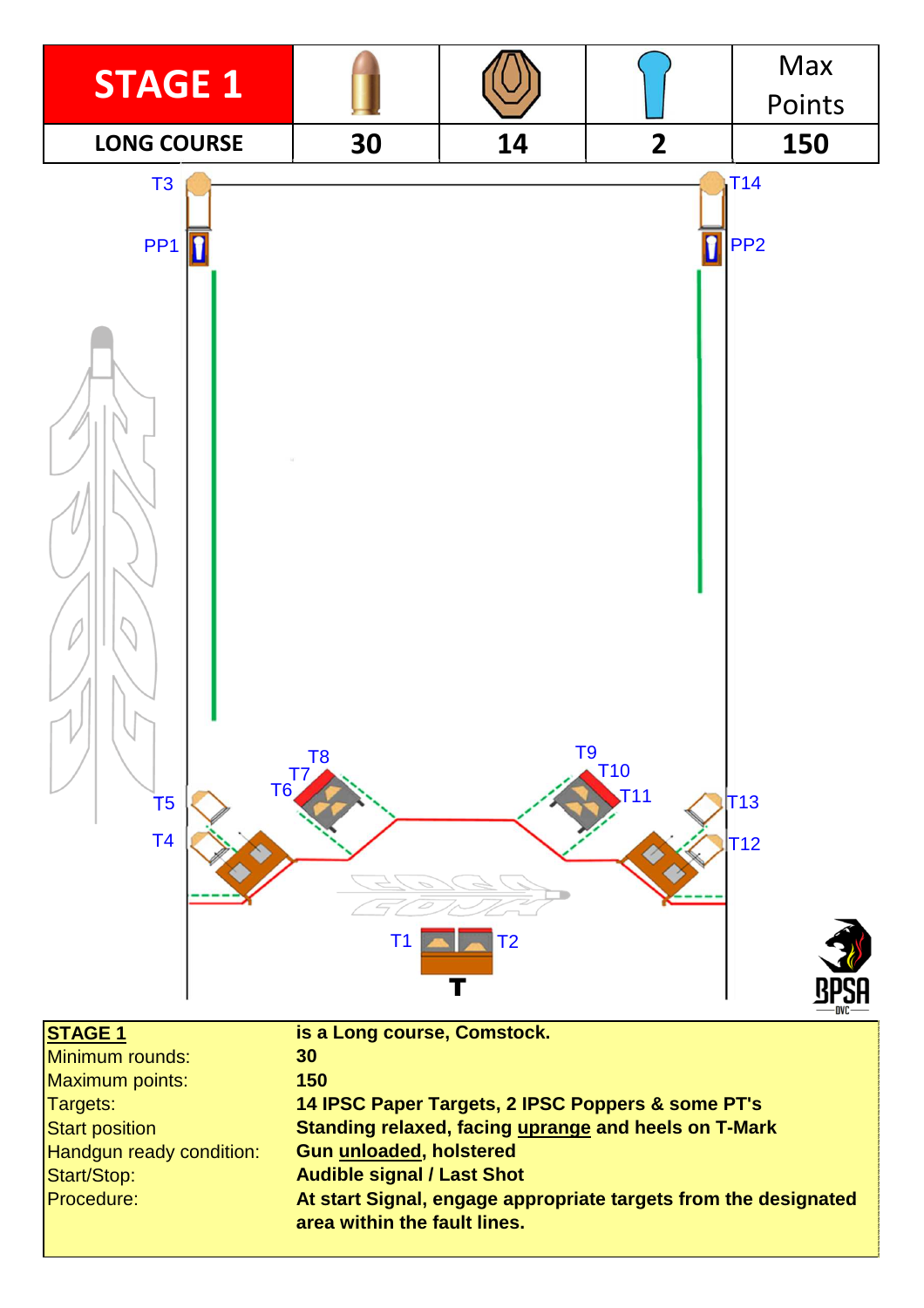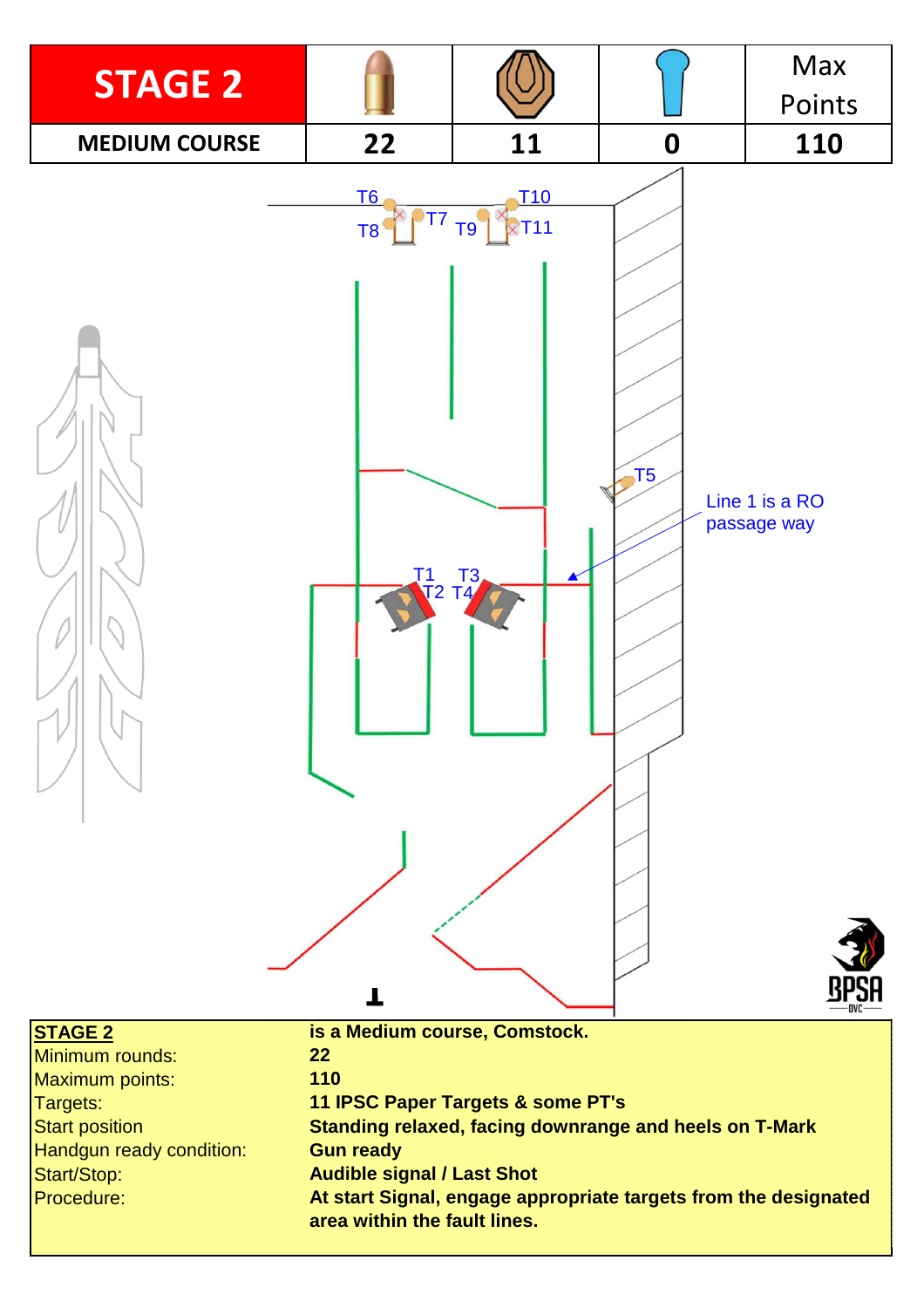

| <b>STAGE 3</b>         | is a Medium Course, Comstock.                                        |
|------------------------|----------------------------------------------------------------------|
| Minimum rounds:        | 25                                                                   |
| <b>Maximum Points:</b> | 125                                                                  |
| Targets:               | 12 IPSC Paper Targets, 1 IPSC Popper & some PT's                     |
| <b>Start Position:</b> | Standing relaxed, facing downrange, heels on T-Mark and,             |
|                        | both hands on the wall on designated areas.                          |
|                        | Handgun ready condition: Gun ready (loaded, chambered and holstered) |
| Start/Stop:            | <b>Audible start / Last Shot</b>                                     |
| Procedure:             | At start Signal, engage appropriate targets from the                 |
|                        | designated area within the fault lines                               |
| Mandatory:             | 2 Paper targets have to be shot through designated                   |
|                        | windows                                                              |
| Safety angles:         | 90 degrees left/right. Hight of top to the backstop                  |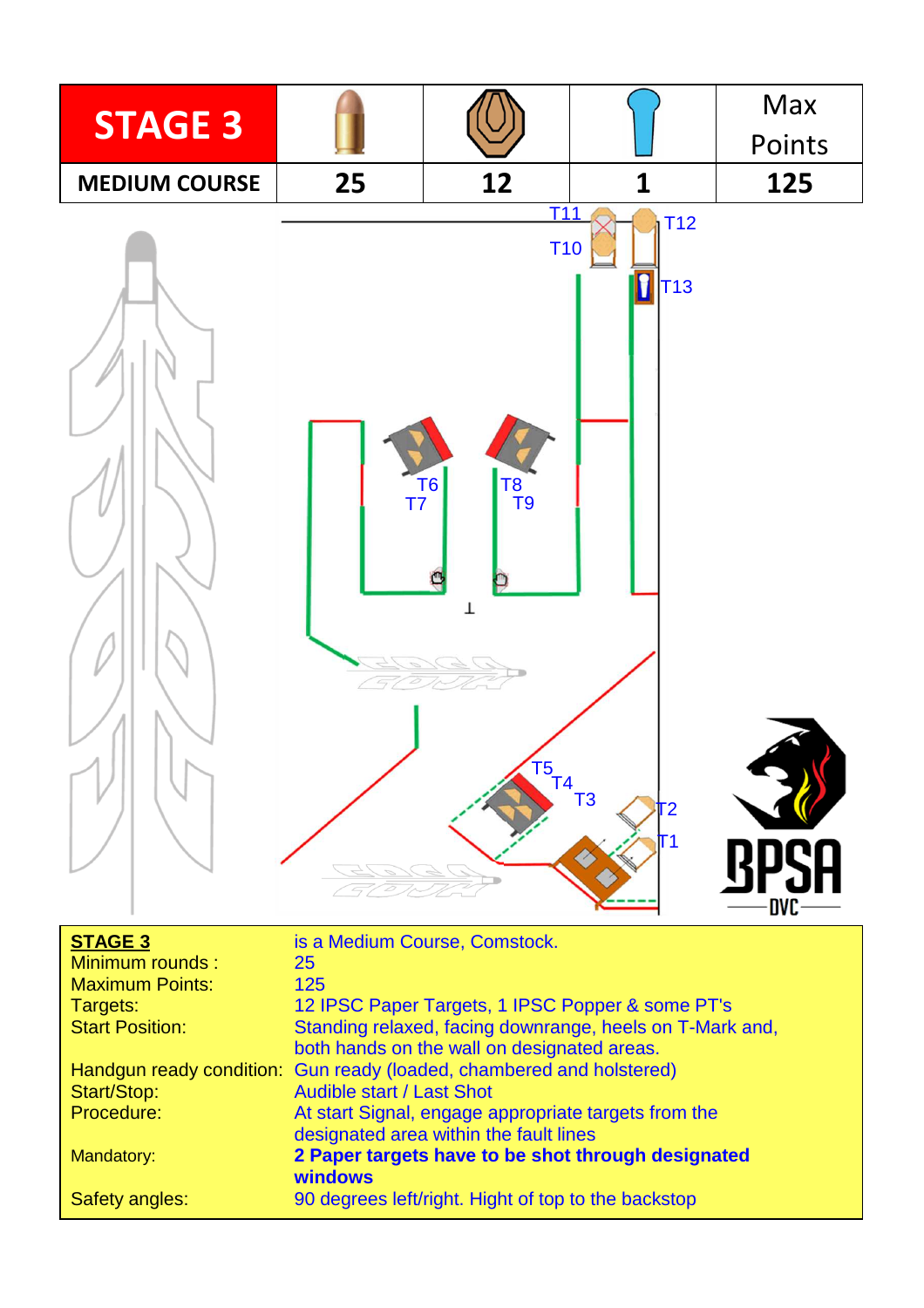

| <b>STAGE 4</b>           | is a Long course, Comstock.                                                                     |
|--------------------------|-------------------------------------------------------------------------------------------------|
| Minimum rounds:          | 26                                                                                              |
| Maximum points:          | 130                                                                                             |
| Targets:                 | 12 IPSC Paper Targets, 2 IPSC Poppers & some PT's                                               |
| <b>Start position</b>    | Standing relaxed, facing downrange and heels on T-Mark                                          |
| Handgun ready condition: | Gun and all magazines on seperate tables A or B, shooter's<br>choice.                           |
| Start/Stop:              | <b>Audible signal / Last Shot</b>                                                               |
| <b>Procedure:</b>        | At start Signal, engage appropriate targets from the designated<br>area within the fault lines. |
|                          | One Popper will release the swinger, RO demonstrates.                                           |